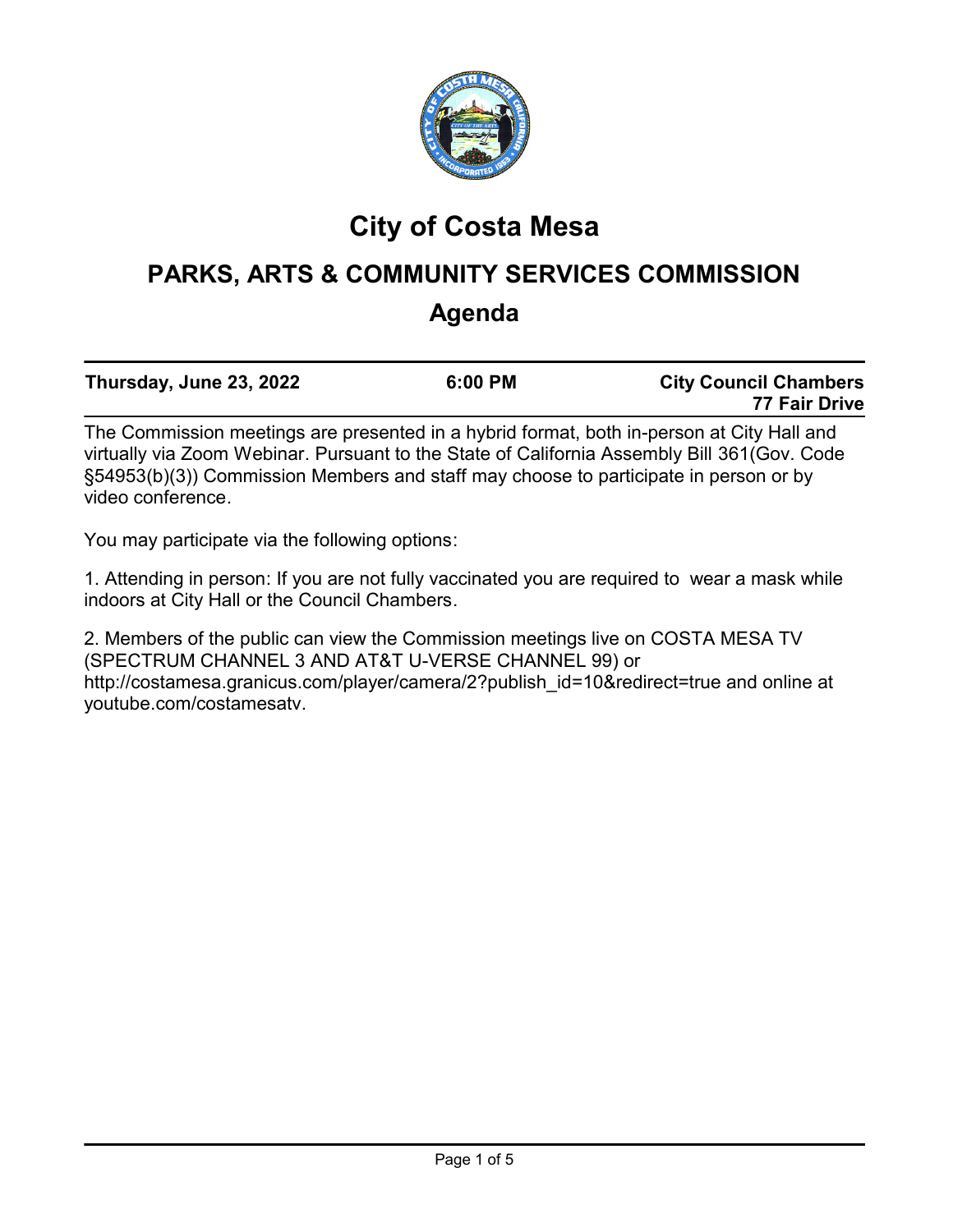3. Zoom Webinar:

Please click the link below to join the webinar: https://us06web.zoom.us/j/99993346354?pwd=OGhBZjViMzduSExJeFVwUEUwaGpXQT09

Or sign into Zoom.com and "Join a Meeting" Enter Webinar ID: 999 9334 6354 / Password: 064407

• If Zoom is not already installed on your computer, click "Download & Run Zoom" on the launch page and press "Run" when prompted by your browser. If Zoom has previously been installed on your computer, please allow a few moments for the application to launch automatically.

• Select "Join Audio via Computer."

• The virtual conference room will open. If you receive a message reading, "Please wait for the host to start this meeting," simply remain in the room until the meeting begins.

• During the Public Comment Period, use the "raise hand" feature located in the participants' window and wait for city staff to announce your name and unmute your line when it is your turn to speak. Comments are limited to 3 minutes, or as otherwise directed.

Participate via telephone:

Call: 1 669 900 6833 Enter Webinar ID: 999 9334 6354 / Password: 064407

During the Public Comment Period, press \*9 to add yourself to the queue and wait for city staff to announce your name/phone number and press \*6 to unmute your line when it is your turn to speak. Comments are limited to 3 minutes, or as otherwise directed.

4. Additionally, members of the public who wish to make a written comment on a specific agenda item, may submit a written comment via email to the

pacscomments@costamesaca.gov. Comments received by 12:00 p.m. on the date of the meeting will be provided to the Commission, made available to the public, and will be part of the meeting record.

5. Please know that it is important for the City to allow public participation at this meeting. If you are unable to participate in the meeting via the processes set forth above, please contact the City Clerk at (714) 754-5225 or cityclerk@costamesaca.gov and staff will attempt to accommodate you. While the City does not expect there to be any changes to the above process for participating in this meeting, if there is a change, the City will post the information as soon as possible to the City's website.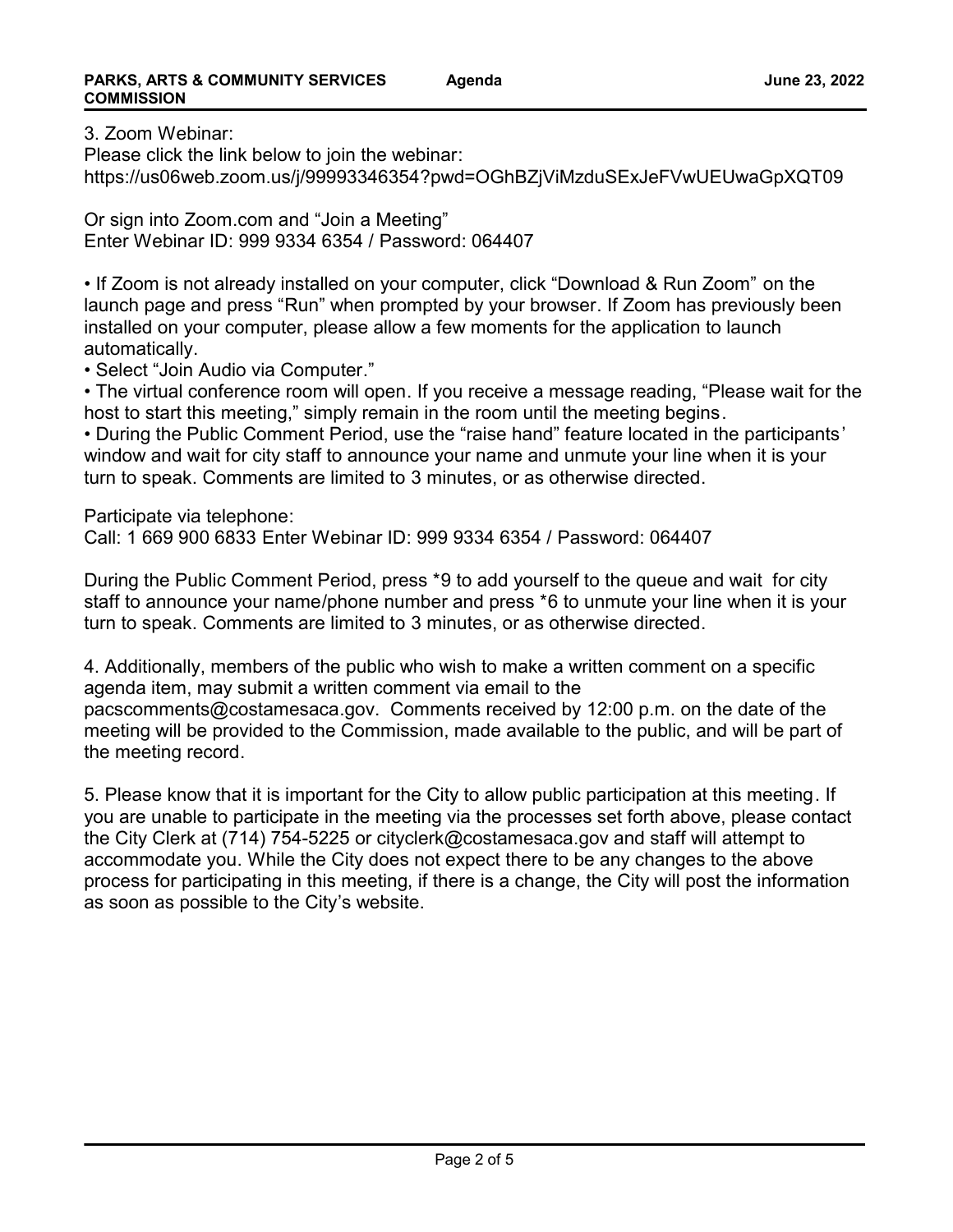Note that records submitted by the public will not be redacted in any way and will be posted online as submitted, including any personal contact information.

All pictures, PowerPoints, and videos submitted for display at a public meeting must be previously reviewed by staff to verify appropriateness for general audiences. No links to YouTube videos or other streaming services will be accepted, a direct video file will need to be emailed to staff prior to each meeting in order to minimize complications and to play the video without delay. The video must be one of the following formats, .mp4, .mov or .wmv. Only one file may be included per speaker for public comments. Please e-mail to pacscomments@costamesaca.gov NO LATER THAN 12:00 Noon on the date of the meeting.

Note regarding agenda-related documents provided to a majority of the Commission after distribution of the agenda packet (GC §54957.5): Any related documents provided to a majority of the Commission after distribution of the Agenda Packets will be made available for public inspection. Such documents will be posted on the city's website and will be available at the City Clerk's office, 77 Fair Drive, Costa Mesa, CA 92626.

All cell phones and other electronic devices are to be turned off or set to vibrate. Members of the audience are requested to step outside the Council Chambers to conduct a phone conversation.

Free Wi-Fi is available in the Council Chambers during the meetings. The network username available is: CM\_Council. The password is: cmcouncil1953.

As a LEED Gold Certified City, Costa Mesa is fully committed to environmental sustainability. A minimum number of hard copies of the agenda will be available in the Council Chambers. For your convenience, a binder of the entire agenda packet will be at the table in the foyer of the Council Chambers for viewing.

The City of Costa Mesa aims to comply with the Americans with Disabilities Act (ADA) in all respects. If, as an attendee or a participant at this meeting, you will need special assistance beyond what is currently provided, the Clerk's office will attempt to accommodate in a reasonable manner. Please contact the City Clerk's office 24 hours prior to the meeting to inform us of your particular needs and to determine if accommodation is feasible 714-754-5225 or at cityclerk@costamesaca.gov. El objetivo de la Ciudad de Costa Mesa es cumplir con la ley de Estadounidenses con Discapacidades (ADA) en todos los aspectos. Si como asistente o participante en esta reunión, usted necesita asistencia especial, más allá de lo que actualmente se proporciona, la oficina del Secretario de la Ciudad intentara de complacer en una forma razonable. Favor de comunicarse con la oficina del Secretario de la Ciudad con 24 horas de anticipación para informarnos de sus necesidades y determinar si alojamiento es realizable al 714-754-5225 o cityclerk@costamesaca.gov.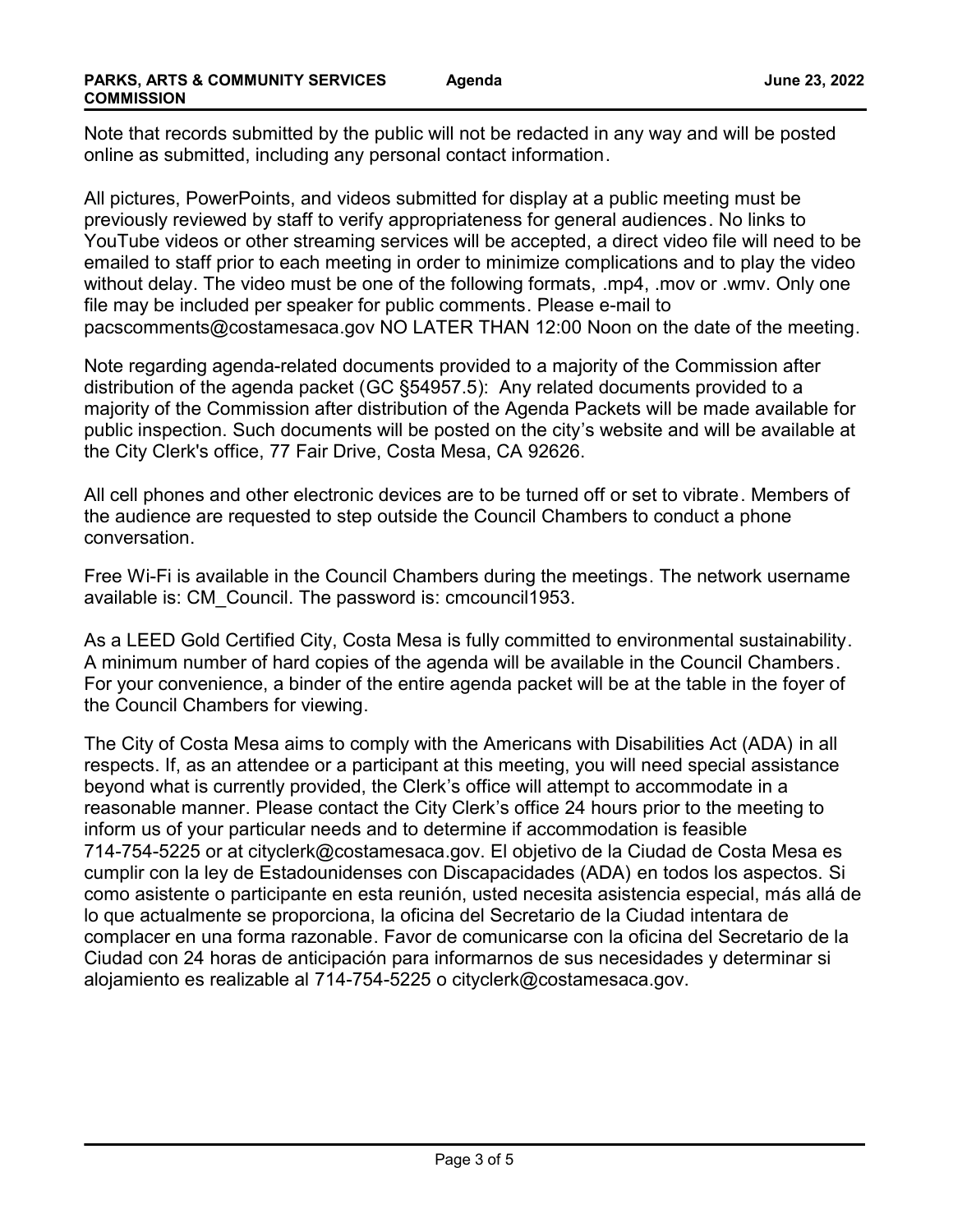### **PARKS, ARTS & COMMUNITY SERVICES COMMISSION REGULAR MEETING**

 **JUNE 23, 2022 6:00 P.M.** 

 **CASSIUS RUTHERFORD Chair - District 2**

 **SCOTT GLABB ELIZABETH DORN PARKER District 1 - Commissioner Vice Chair - District 6** 

 **KELLY BROWN CHARLENE ASHENDORF**

**District 5 - Commissioner Mat-Large - Commissioner** 

**MICHELLE MURPHY ANGELY ANDRADE VALLARTA District 3 - Commissioner Commissioner District 4 - Commissioner** 

**CALL TO ORDER**

**PLEDGE OF ALLEGIANCE**

**ROLL CALL**

### **PUBLIC COMMENTS – MATTERS NOT LISTED ON THE AGENDA Comments are limited to three (3) minutes, or as otherwise directed.**

(Comments are limited to 3 minutes, or as otherwise directed)

#### **COMMISSIONER COMMENTS AND SUGGESTIONS Comments are limited to three (3) minutes, or as otherwise directed.**

(Comments are limited to 3 minutes, or as otherwise directed)

#### **OLD BUSINESS:**

**1. [MINUTES](http://costamesa.legistar.com/gateway.aspx?m=l&id=/matter.aspx?key=1880) [22-776](http://costamesa.legistar.com/gateway.aspx?m=l&id=/matter.aspx?key=1880)**

RECOMMENDATION:

Approval of the minutes of the May 26, 2022, Parks, Arts & Community Services Meeting.

**Attachments:** [052622 Unofficial Minutes](http://costamesa.legistar.com/gateway.aspx?M=F&ID=9e5bdf3a-cc7e-407a-9cce-1cc124021313.pdf)

#### **NEW BUSINESS:**